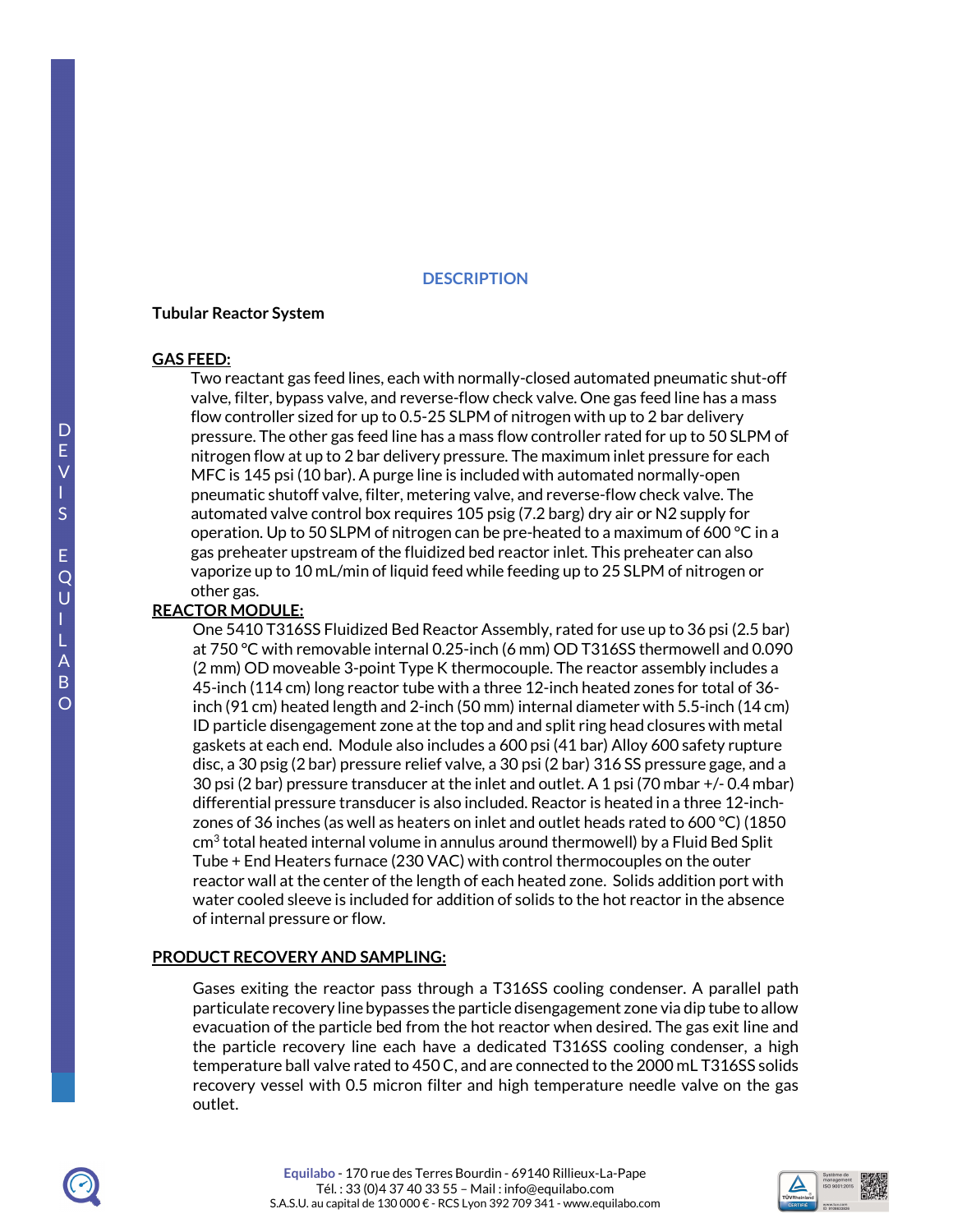## **CONTROL and DATA ACQUISITION SYSTEM:**

Model 4871B process controller, two 4876A heater controllers,and a 4877 valve control box are included, requiring 230 VAC. The 4871B controller is equiped with two 8-channel analog input modules to monitor gas flow rate, reactor temperatures and system pressures; two 16-channel digital output modules to control reactor heating, automated valves, and pump on/off; one 16-channel digital inpuot card for remote emergency stop button; and one 4-channel analog output module for gas flow rate set points. Software for system operation is supplied on a USB drive, including control, monitoring, and data logging software for use with a user-supplied PC. Cables from the controllers to the system are 30-ft (9.1 m) in length.

This system is offered as a fully assembled and tested unit, mounted on a floor stand having a typical maximum assembled height x depth x width of 84-inches (213 cm) x 22 inches (56 cm) x 48-inches (122 cm). The system is warranted for a period of 12 months.



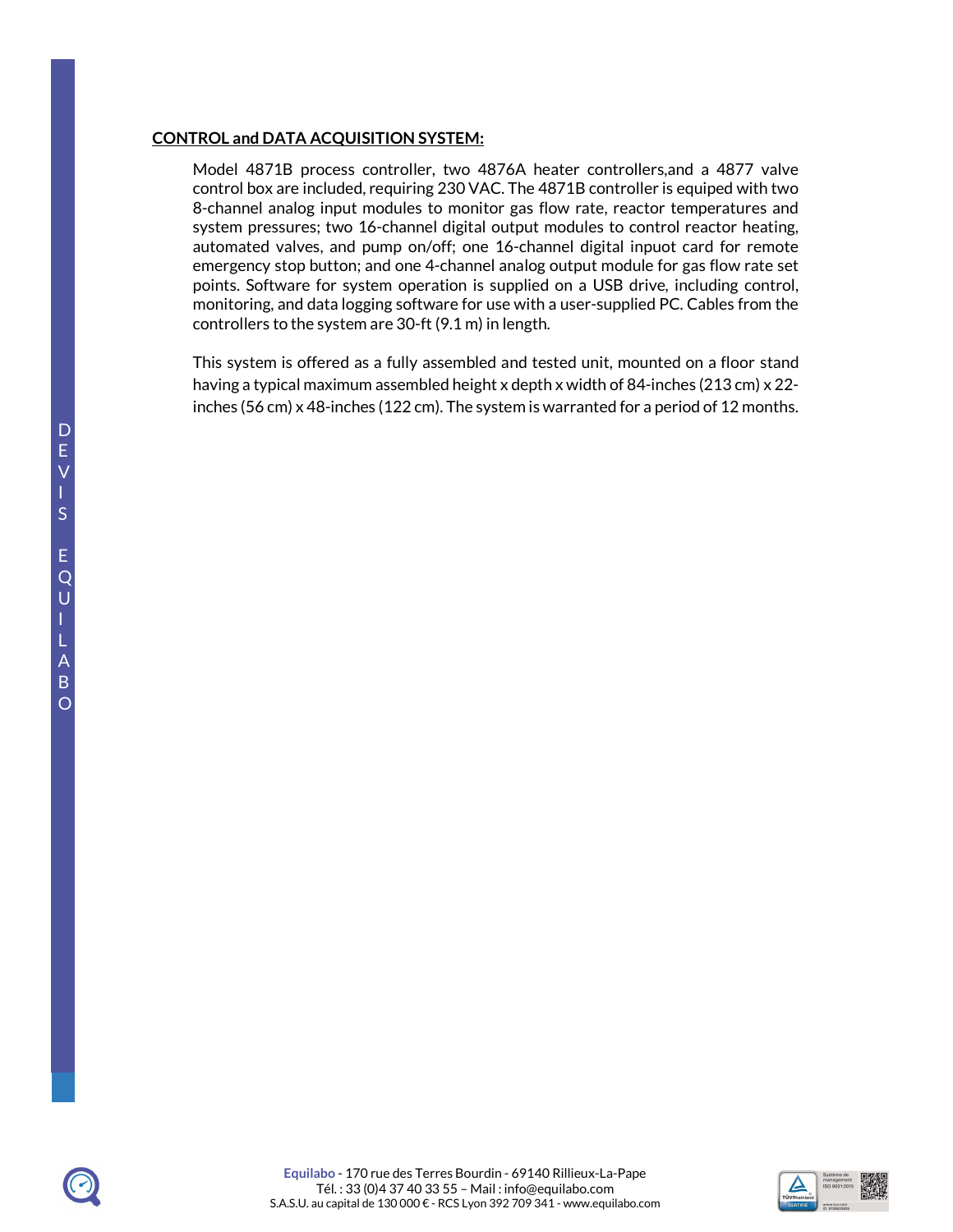